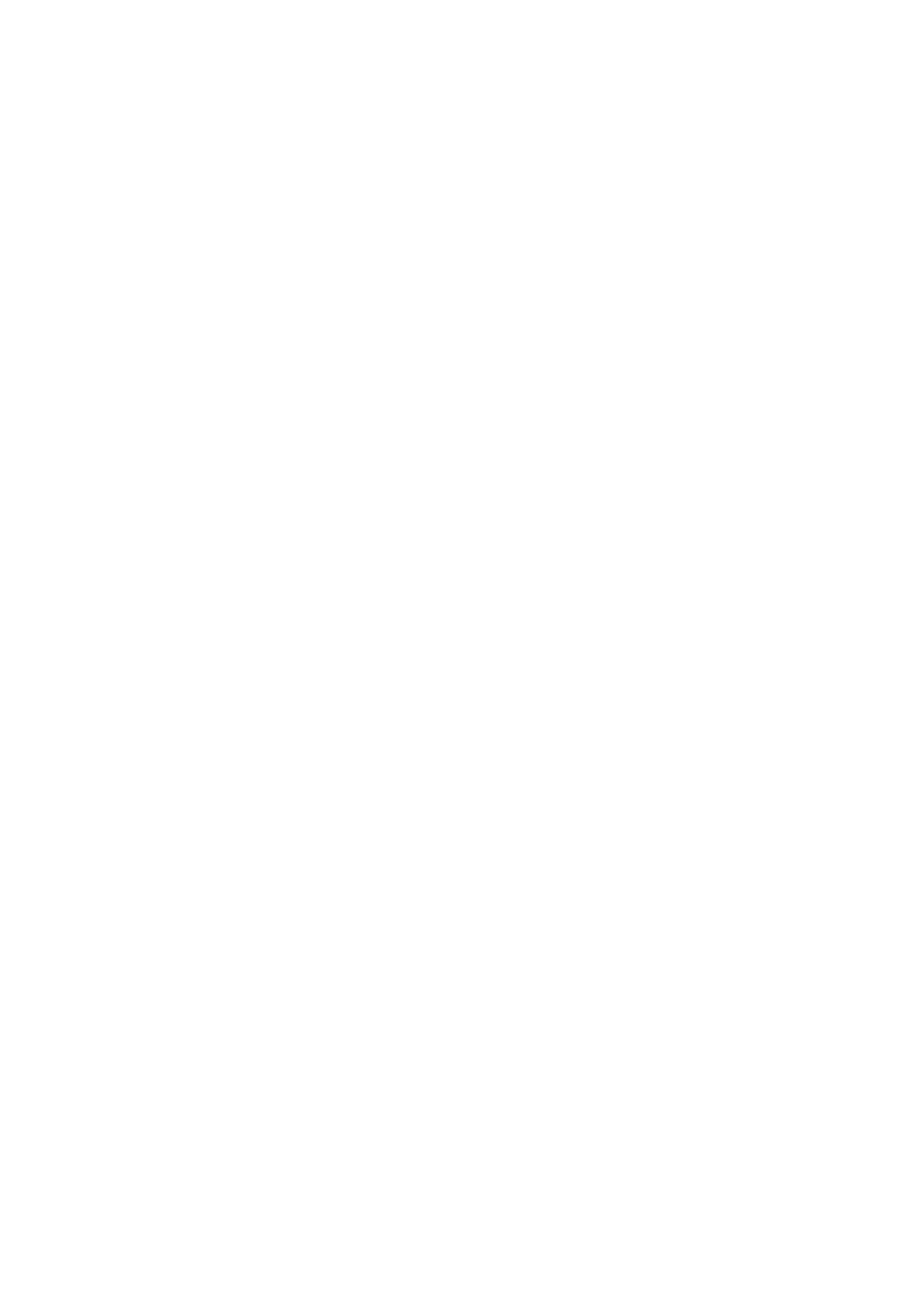# Red Hat CloudForms 5.0 Scanning Container Images in CloudForms with OpenSCAP

Configuring OpenSCAP in CloudForms for Scanning Container Images

Red Hat CloudForms Documentation Team cloudforms-docs@redhat.com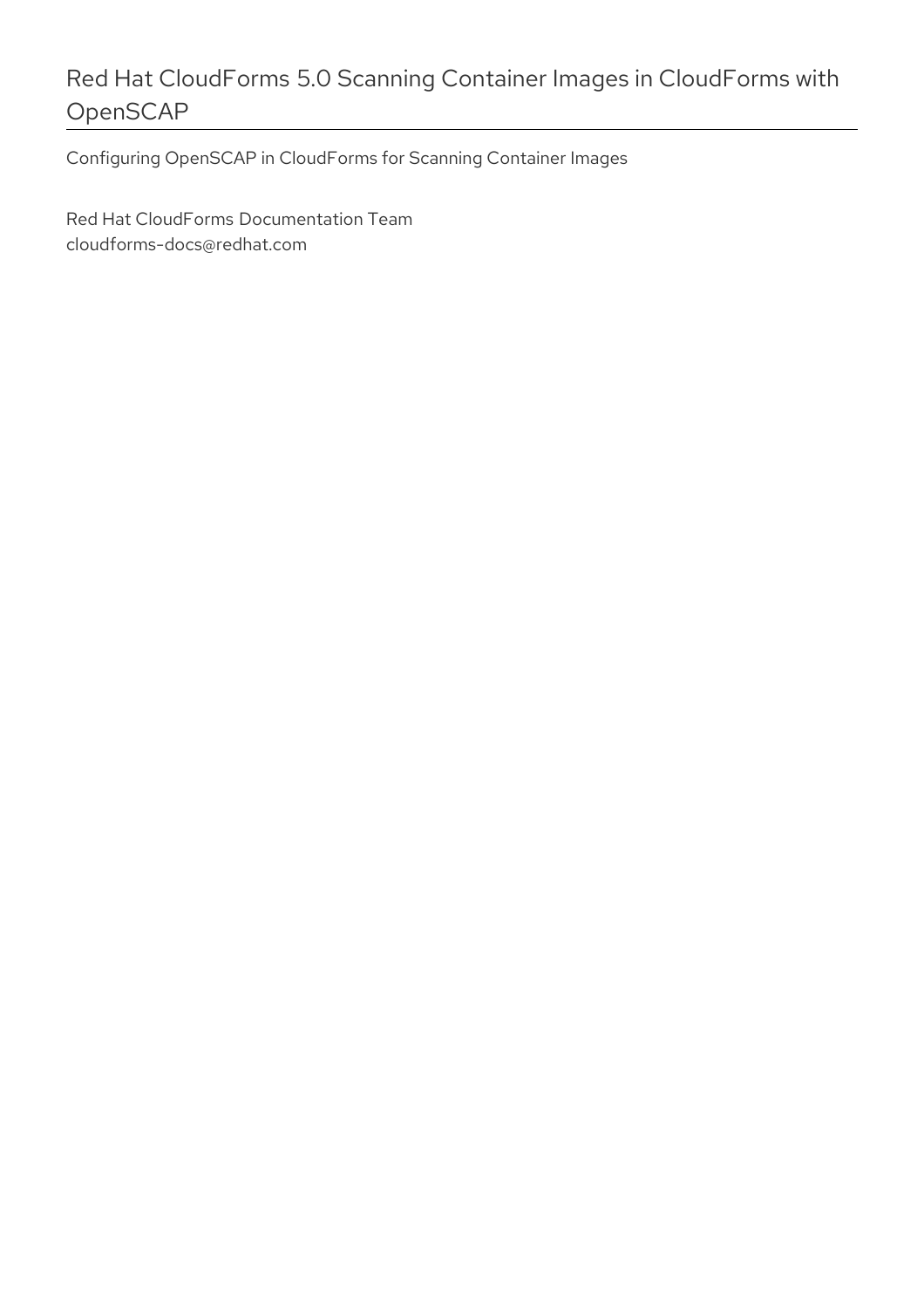## Legal Notice

Copyright © 2020 Red Hat, Inc.

The text of and illustrations in this document are licensed by Red Hat under a Creative Commons Attribution–Share Alike 3.0 Unported license ("CC-BY-SA"). An explanation of CC-BY-SA is available at

http://creativecommons.org/licenses/by-sa/3.0/

. In accordance with CC-BY-SA, if you distribute this document or an adaptation of it, you must provide the URL for the original version.

Red Hat, as the licensor of this document, waives the right to enforce, and agrees not to assert, Section 4d of CC-BY-SA to the fullest extent permitted by applicable law.

Red Hat, Red Hat Enterprise Linux, the Shadowman logo, the Red Hat logo, JBoss, OpenShift, Fedora, the Infinity logo, and RHCE are trademarks of Red Hat, Inc., registered in the United States and other countries.

Linux ® is the registered trademark of Linus Torvalds in the United States and other countries.

Java ® is a registered trademark of Oracle and/or its affiliates.

XFS ® is a trademark of Silicon Graphics International Corp. or its subsidiaries in the United States and/or other countries.

MySQL<sup>®</sup> is a registered trademark of MySQL AB in the United States, the European Union and other countries.

Node.js ® is an official trademark of Joyent. Red Hat is not formally related to or endorsed by the official Joyent Node.js open source or commercial project.

The OpenStack ® Word Mark and OpenStack logo are either registered trademarks/service marks or trademarks/service marks of the OpenStack Foundation, in the United States and other countries and are used with the OpenStack Foundation's permission. We are not affiliated with, endorsed or sponsored by the OpenStack Foundation, or the OpenStack community.

All other trademarks are the property of their respective owners.

## Abstract

This document provides information about using OpenSCAP scanning capabilities in Red Hat CloudForms to ensure compliance of container images on OpenShift Container Platform. The content provides workflows on running scans for identifying and marking non-compliant container images and generating reports based on scanning results.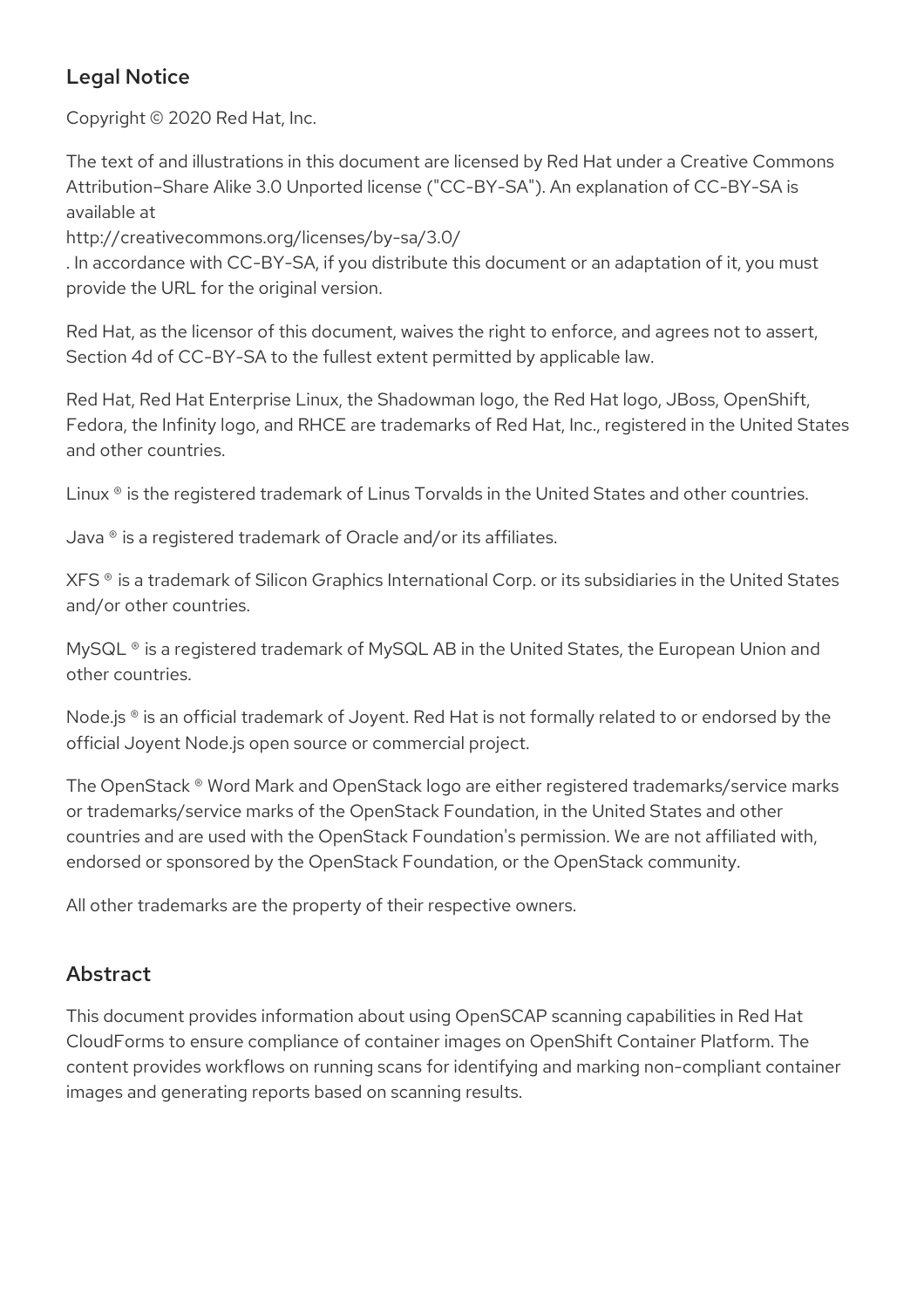## **Table of Contents**

| 2.1. VIEWING SCANNING RESULTS                                                                                                                    | 4      |
|--------------------------------------------------------------------------------------------------------------------------------------------------|--------|
| 3.1. ASSIGNING THE BUILT-IN OPENSCAP POLICY PROFILE TO A CONTAINER PROVIDER<br>3.2. SCHEDULING AN OPENSCAP COMPLIANCE CHECK FOR CONTAINER IMAGES | 5<br>5 |
| CHAPTER 4. CONFIGURING IMAGE SCANNING WHEN ADDING AN OPENSHIFT CONTAINER PLATFORM<br>4.1. ADDING AN OPENSHIFT CONTAINER PLATFORM PROVIDER        | 7      |
|                                                                                                                                                  |        |
|                                                                                                                                                  |        |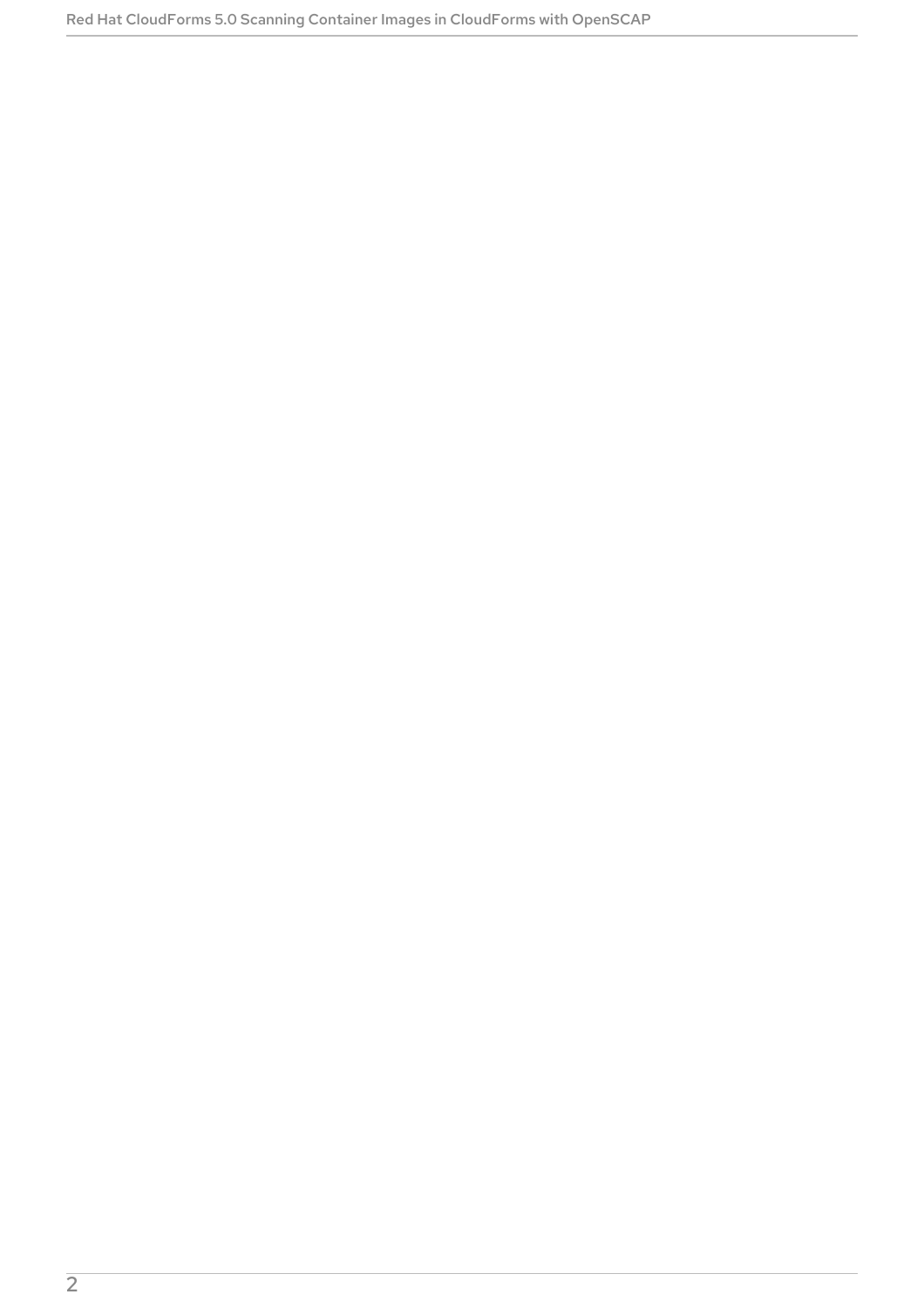# CHAPTER 1. OVERVIEW

<span id="page-6-0"></span>OpenSCAP is an auditing tool used for hardening the security of your enterprise. This tool is built upon the knowledge and resources provided by the many experienced security experts active in the upstream OpenSCAP ecosystem. For more information about OpenSCAP, see [https://www.open-scap.org/.](https://www.open-scap.org/)

Red Hat CloudForms supports OpenSCAP. It provides a built-in OpenSCAP policy profile for managing the security of your container images. These policies ensure that new container images from any provider within CloudForms are scanned against the latest Common Vulnerabilities and Exposures (CVE) content distributed by Red Hat.



#### **NOTE**

- See Red Hat's [Security](https://www.redhat.com/security/data/metrics/) Data page for more details about this content. In particular, the SCAP source data stream files index provides examples of security advisories used by the built-in OpenSCAP policy profile. Each of these security advisories have a severity ranging from low to critical. With the built-in OpenSCAP policy profile, any image that fails a security check against an advisory with at least a high severity is marked as non-compliant.
- For more information about control and compliance policies, and creating and assigning policy profiles in CloudForms, see the [Policies](https://access.redhat.com/documentation/en-us/red_hat_cloudforms/4.7/html-single/policies_and_profiles_guide/) and Profiles Guide.

CloudForms can initiate scanning of container images in the following ways:

- Manual scanning of images via SmartState analysis.
- Scheduled scanning of images using the OpenSCAP policy profile.
- Scanning new images in the registry when an OpenShift Container Platform provider is added.



#### IMPORTANT

For image scanning to work, make sure your CloudForms appliance has the SmartProxy and SmartState Analysis roles enabled:

- 1. From the Settings menu, navigate to Configuration  $\rightarrow$  Server.
- 2. Under Server Control, ensure SmartState Analysis and SmartProxy roles are enabled.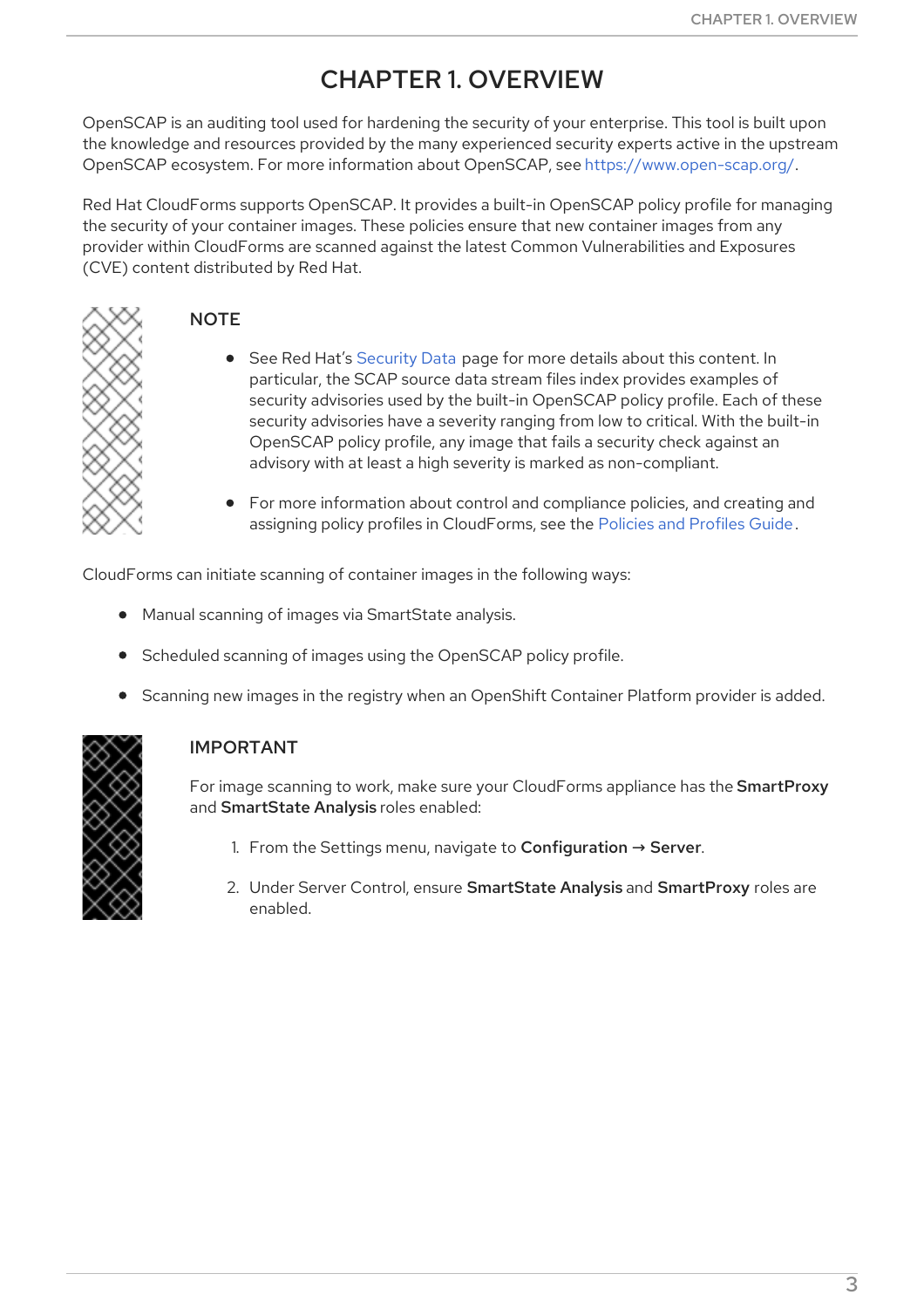# <span id="page-7-0"></span>CHAPTER 2. SCANNING CONTAINER IMAGES MANUALLY

When running SmartState analysis on container images, scanning containers are created on the target provider. The container image being inspected is pulled, mounted, and analyzed for vulnerabilities.

To run a single scan via SmartState analysis:

- 1. Navigate to Compute  $\rightarrow$  Containers  $\rightarrow$  Container Images.
- 2. Select the images to scan and click Configuration  $\rightarrow$  Perform SmartState Analysis.

You can follow the scan status by navigating to Tasks → All Tasks from the settings menu.

## <span id="page-7-1"></span>2.1. VIEWING SCANNING RESULTS

Once complete, you can view the container image scanning results displayed on the summary page for each image.

- 1. Select Compute → Containers → Container Images.
- 2. Click the desired image.
- 3. Locate the **Configuration** section on the container image summary page and select OpenSCAP HTML to view an OpenSCAP HTML report.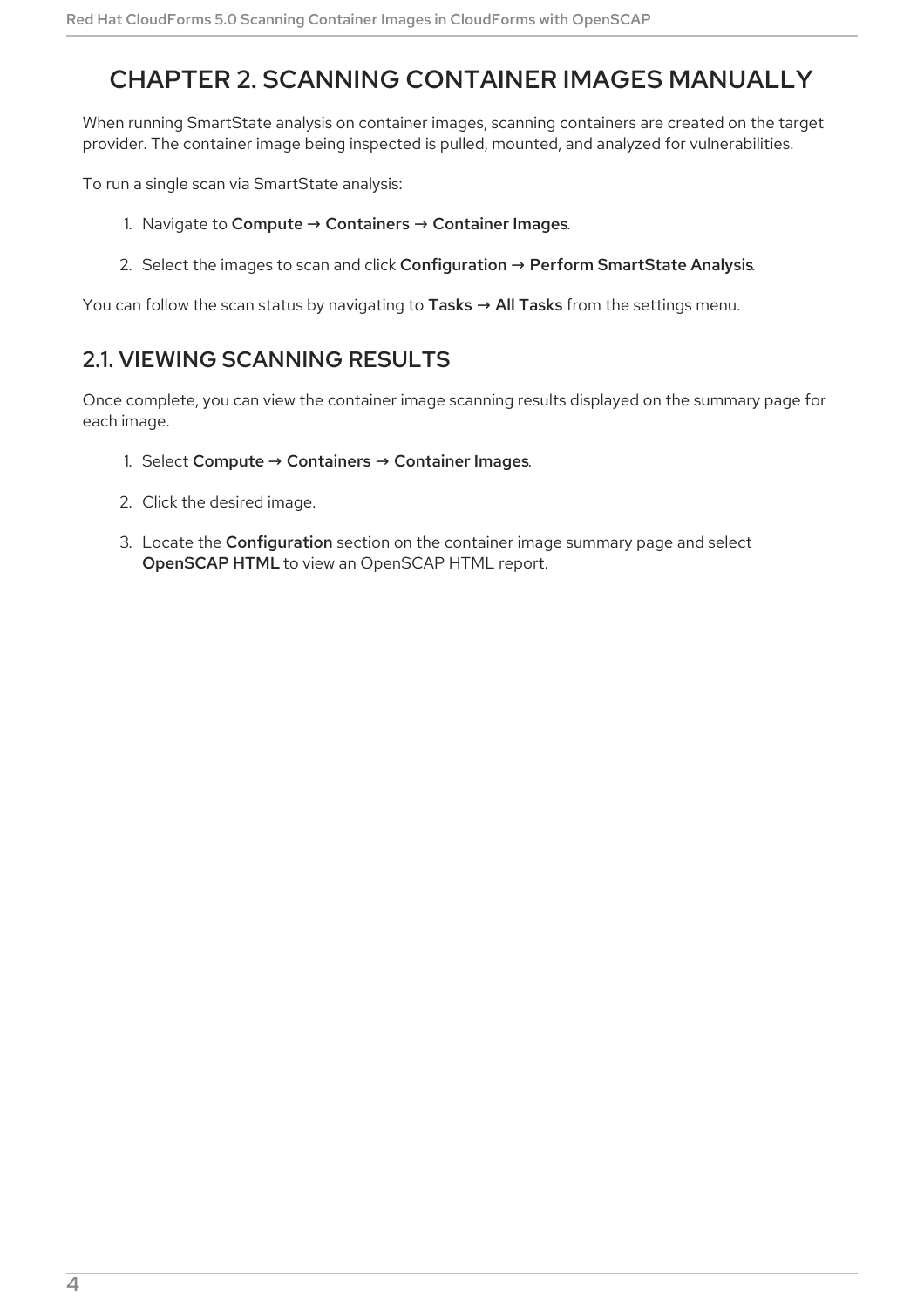# <span id="page-8-0"></span>CHAPTER 3. SCHEDULING A SCAN OF CONTAINER IMAGES

To fully utilize OpenSCAP scanning in CloudForms for container image compliance, assign the built-in OpenSCAP policy profile to containers providers, then schedule an OpenSCAP compliance check on container images for the assigned providers.

## <span id="page-8-1"></span>3.1. ASSIGNING THE BUILT-IN OPENSCAP POLICY PROFILE TO A CONTAINER PROVIDER

The OpenSCAP policy profile included with Red Hat CloudForms is not automatically assigned. You still need to assign it to a containers provider.

- 1. Navigate to Compute  $\rightarrow$  Containers  $\rightarrow$  Providers, check the providers you need to assign the OpenSCAP policy profile to.
- 2. Click  $\blacksquare$  (Policy), and then click (Manage Policies).
- 3. From the Select Policy Profiles area, click on the triangle next to OpenSCAP profile to expand it and see its member policies.
- 4. Select OpenSCAP profile. It turns blue to show its assignment state has changed.
- 5. Click Save.

## <span id="page-8-2"></span>3.2. SCHEDULING AN OPENSCAP COMPLIANCE CHECK FOR CONTAINER IMAGES

Once you have assigned the built-in OpenSCAP policy profile to a container provider, you can schedule a compliance check against the policy profile.

- 1. From the settings menu, select Configuration.
- 2. Click the Settings accordion, and select Schedules.
- 3. Click  $\bullet$  (Configuration),  $\bullet$  (Add a new Schedule).
- 4. In the Adding a new Schedule area, enter a name and description for the schedule.
- 5. Select Active to enable this scan.
- 6. From the Action list, select Container Image Analysis.
- 7. From the Filter list, select All Container Images for Containers Provider, a new list will appear. From this list, choose the provider where you enabled the OpenSCAP policy profile.
- 8. From the Run list, select how often you want the analysis to run. Your options after that depend on which run option you choose.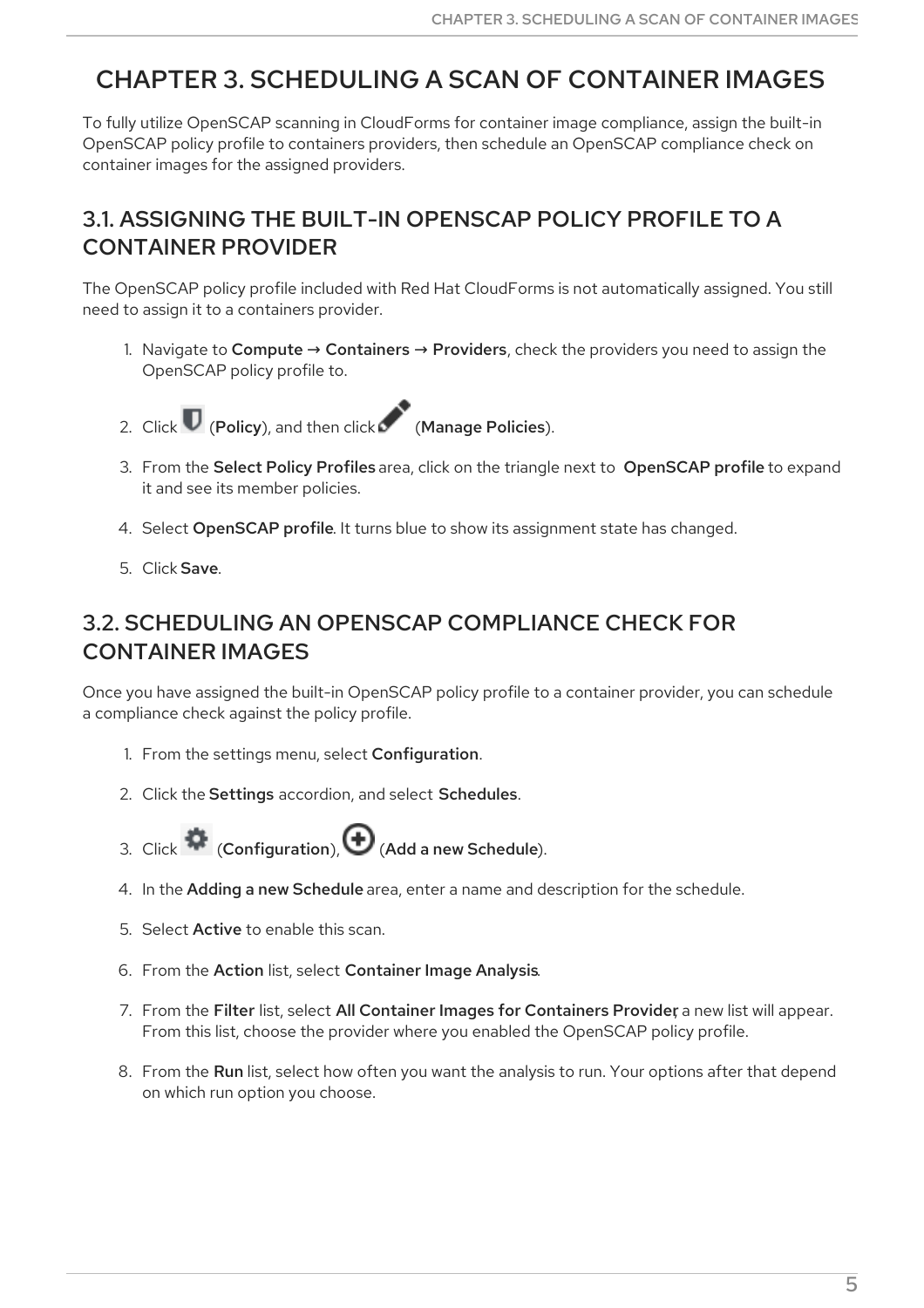| Run                           |        |       |     |                                                                |        |   |
|-------------------------------|--------|-------|-----|----------------------------------------------------------------|--------|---|
| Daily                         | $\sim$ | every | Day |                                                                | $\sim$ |   |
| Time Zone                     |        |       |     |                                                                |        |   |
| (GMT+00:00) UTC               | $\sim$ |       |     | * Changing the Time Zone will reset the Starting Date and Time |        |   |
| fields below                  |        |       |     |                                                                |        |   |
| <b>Starting Date</b>          |        |       |     |                                                                |        |   |
| 06/22/2016                    |        |       |     |                                                                |        | 雦 |
| Starting Time (UTC)           |        |       |     |                                                                |        |   |
| $h$ 0 $\sim$<br>$0 \sim$<br>m |        |       |     |                                                                |        |   |

- Select Once to run the analysis just one time.
- **•** Select Daily to run the analysis on a daily basis. You are prompted to select how many days you want between each analysis.
- Select Hourly to run the analysis hourly. You are prompted to select how many hours you want between each analysis.
- 9. Select the time zone for the schedule.
- 10. Enter or select a date to begin the schedule in Starting Date.
- 11. Select a starting time based on a 24-hour clock in the selected time zone.
- 12. Click Add.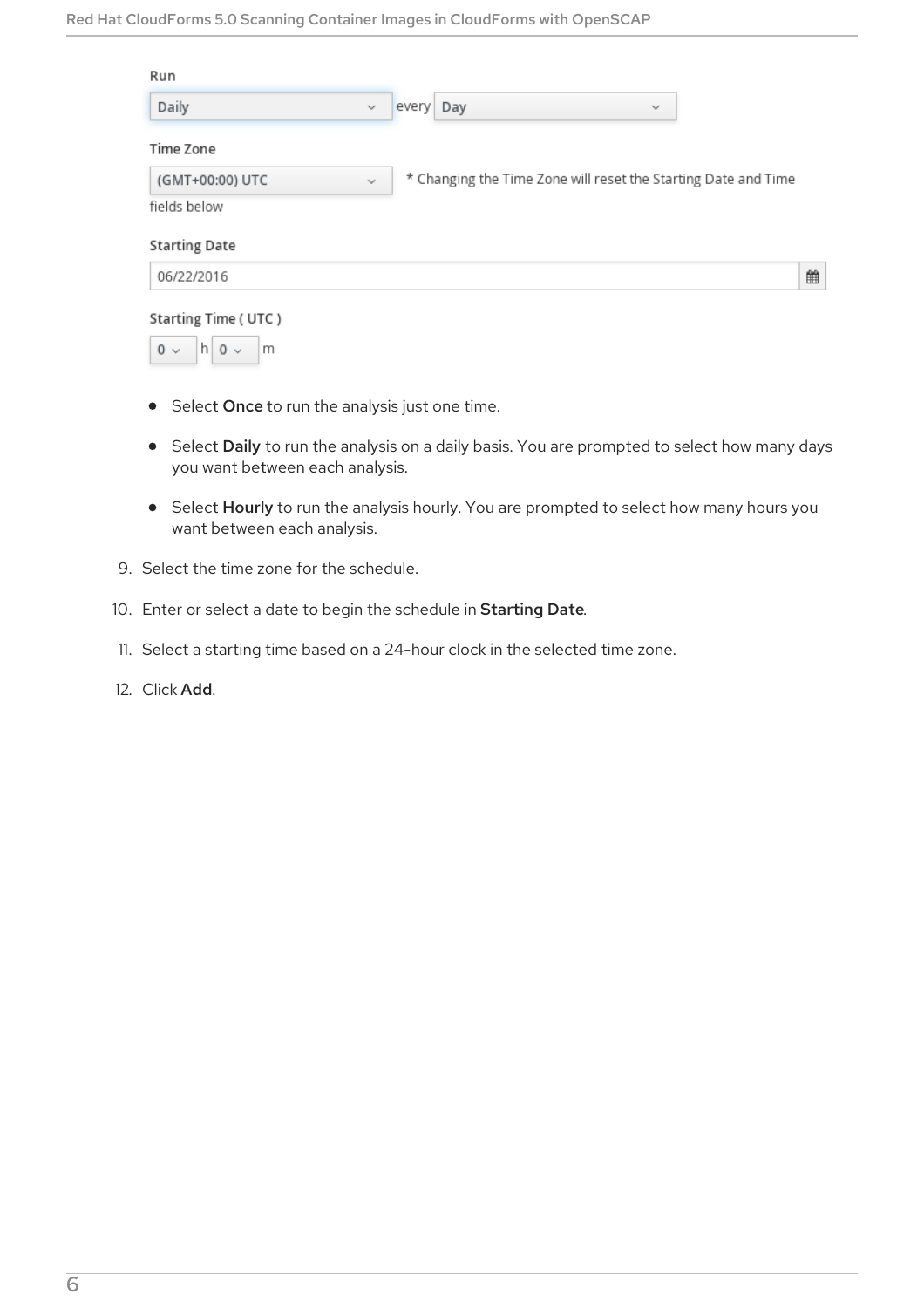# <span id="page-10-0"></span>CHAPTER 4. CONFIGURING IMAGE SCANNING WHEN ADDING AN OPENSHIFT CONTAINER PLATFORM PROVIDER

When you add an OpenShift Container Platform node as a containers provider, container images from the internal registry are discovered. To enable scanning of newly discovered images in the registry against the latest CVE content distributed by Red Hat, configure the image-inspector settings under advanced settings when adding an OpenShift Container Platform containers provider. These settings control downloading the image-inspector container image from the registry and obtaining the CVE information (for effective scanning) via a proxy.

## <span id="page-10-1"></span>4.1. ADDING AN OPENSHIFT CONTAINER PLATFORM PROVIDER

- 1. Navigate to Compute  $\rightarrow$  Containers  $\rightarrow$  Providers.
- 2. Click  $\bullet$  (Configuration), then click  $\bullet$  (Add a New Containers Provider).
- 3. Enter a Name for the provider.
- 4. From the Type list, select OpenShift Container Platform.
- 5. Enter the appropriate Zone for the provider. If you do not specify a zone, it is set to **default**.
- 6. From the Alerts list, select Prometheus to enable external alerts. Selecting Prometheus adds an Alerts tab to the lower pane to configure the Prometheus service. Alerts are disabled by default.
- 7. From the Metrics list, select Hawkular or Prometheus to collect capacity and utilization data, or leave as Disabled. Selecting Prometheus or Hawkular adds a Metrics tab to the lower pane for further configuration. Metrics are disabled by default.
- 8. In the Default tab, configure the following for the OpenShift provider:
	- a. Select a Security Protocol method to specify how to authenticate the provider:
		- **SSL:** Authenticate the provider securely using a trusted Certificate Authority. Select this option if the provider has a valid SSL certificate and it is signed by a trusted Certificate Authority. No further configuration is required for this option.
		- **SSL trusting custom CA:** Authenticate the provider with a self-signed certificate. For this option, copy your provider's CA certificate to the Trusted CA Certificates box in PEM format.



### **NOTE**

You can obtain your OpenShift Container Platform provider's CA certificate for all endpoints (default, metrics, alerts) from **/etc/origin/master/ca.crt**. Paste the output (a block of text starting with **-----BEGIN CERTIFICATE-----**) into the Trusted CA Certificates field.

- SSL without validation: Authenticate the provider insecurely (not recommended).
- b. Enter the **Hostname** (or IPv4 or IPv6 address) of the provider.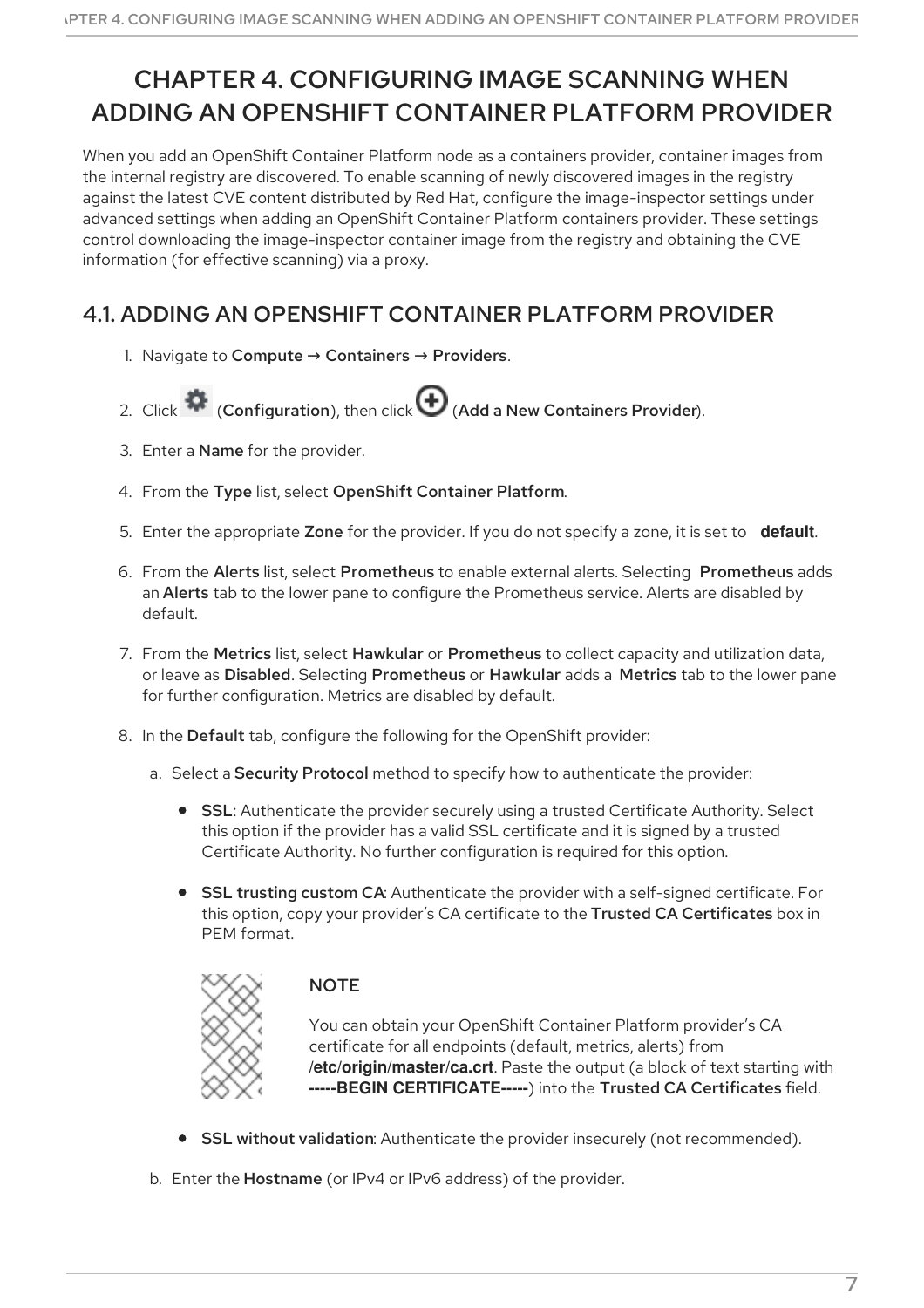

### IMPORTANT

The Hostname must use a unique fully qualified domain name.

- c. Enter the API Port of the provider. The default port is **8443**.
- d. Enter a token for your provider in the Token box.



#### **NOTE**

To obtain a token for your provider, run the **oc get secret** command on your provider; see Obtaining an OpenShift Container Platform [Management](https://access.redhat.com/documentation/en-us/red_hat_cloudforms/4.7/html-single/managing_providers/#Obtaining_OpenShift_Container_Platform_Management_Token) Token.

For example:

# oc get secret --namespace management-infra management-admintoken-8ixxs --template=*{{index .data "ca.crt"}}* | base64 --decode

- e. Click Validate to confirm that Red Hat CloudForms can connect to the OpenShift Container Platform provider.
- 9. For the Prometheus alerts service, add the Prometheus alerts endpoint in the Alerts tab:
	- a. Select a Security Protocol method to specify how to authenticate the service:
		- SSL: Authenticate the provider securely using a trusted Certificate Authority. Select this option if the provider has a valid SSL certificate and it is signed by a trusted Certificate Authority. No further configuration is required for this option.
		- SSL trusting custom CA: Authenticate the provider with a self-signed certificate. For this option, copy your provider's CA certificate to the Trusted CA Certificates box in PEM format.
		- SSL without validation: Authenticate the provider insecurely using SSL. (Not recommended)
	- b. Enter the Hostname (or IPv4 or IPv6 address) or alert Route.
	- c. Enter the API Port if your Prometheus provider uses a non-standard port for access. The default port is **443**.
	- d. Click Validate to confirm that CloudForms can connect to the alerts service.
- 10. If you selected a metrics service, configure the service details in the Metrics tab:
	- a. Select a Security Protocol method to specify how to authenticate the service:
		- **SSL:** Authenticate the provider securely using a trusted Certificate Authority. Select this option if the provider has a valid SSL certificate and it is signed by a trusted Certificate Authority. No further configuration is required for this option.
		- **SSL trusting custom CA:** Authenticate the provider with a self-signed certificate. For this option, copy your provider's CA certificate to the Trusted CA Certificates box in PEM format.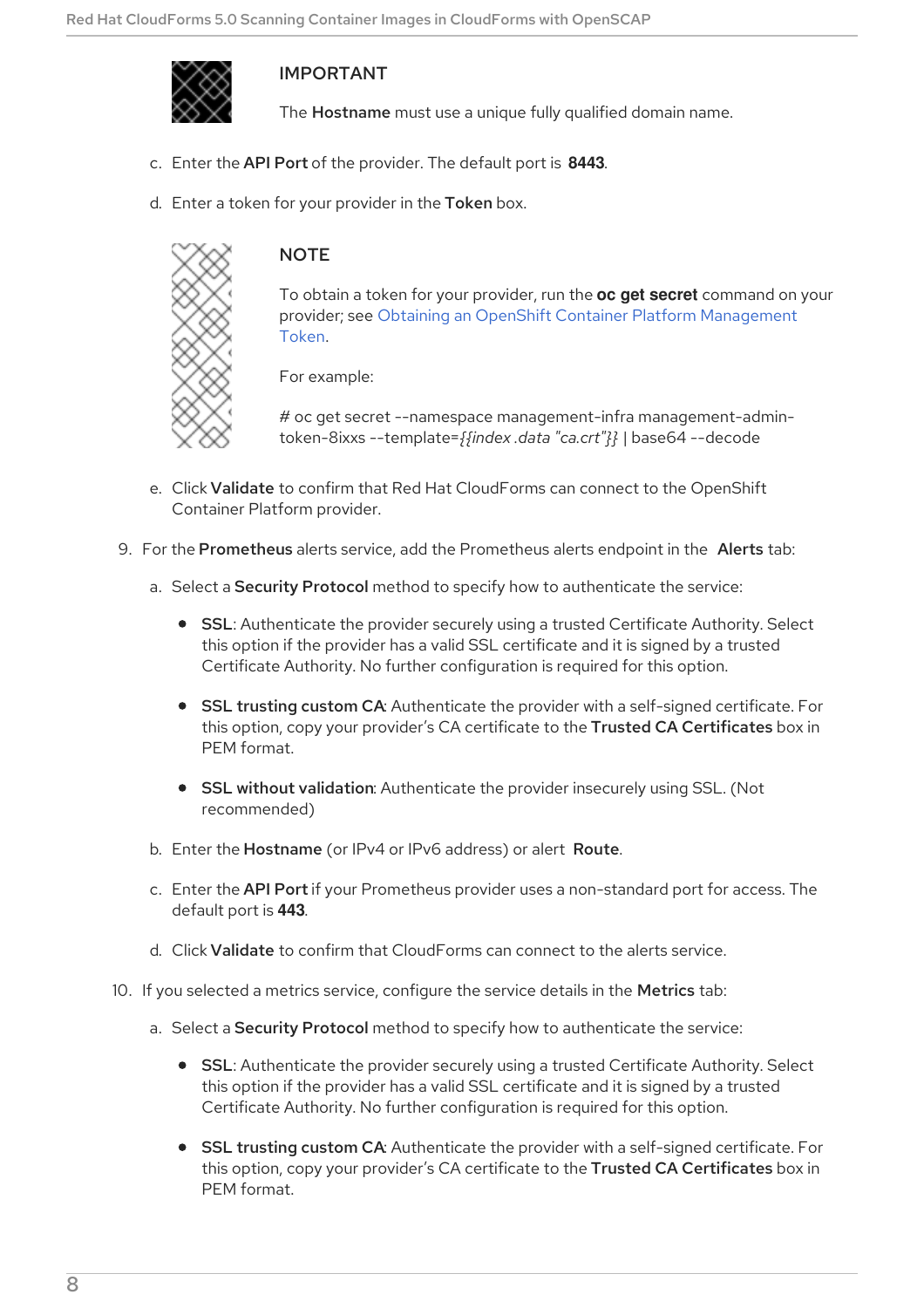

**NOTE** 

In OpenShift, the default deployment of the router generates certificates during installation, which can be used with the SSL trusting custom CA option. Connecting a Hawkular endpoint with this option requires the CA certificate that the cluster uses for service certificates, which is stored in **/etc/origin/master/service-signer.crt** on the first master in a cluster.

- SSL without validation: Authenticate the provider insecurely using SSL. (Not recommended)
- b. Enter the Hostname (or IPv4 or IPv6 address) of the provider, or use the Detect button to find the hostname.
- c. Enter the API Port if your Hawkular or Prometheus provider uses a non-standard port for access. The default port is **443**.
- d. Click Validate to confirm that Red Hat CloudForms can connect to the metrics endpoint.
- 11. Click the Advanced tab to add image inspector settings for scanning container images on your provider using OpenSCAP.



#### **NOTE**

- These settings control downloading the image inspector container image from the registry and obtaining the Common Vulnerabilities and Exposures (CVE) information (for effective scanning) via a proxy.
- CVE URL that CloudForms requires to be open for OpenSCAP scanning: [https://www.redhat.com/security/data/metrics/ds/.](https://www.redhat.com/security/data/metrics/ds/) This information is based on the source code of OpenSCAP.
- a. Enter the proxy information for the provider in either HTTP, HTTPS, or NO Proxy depending on your environment.
- b. Enter the Image-Inspector Repository information. For example, **openshift3/imageinspector**.
- c. Enter the Image-Inspector Registry information. For example, **registry.access.redhat.com**.
- d. Enter the Image-Inspector Tag value. A tag is a mark used to differentiate images in a repository, typically by the application version stored in the image.
- e. Enter **https://www.redhat.com/security/data/metrics/ds/** in CVE location.
- 12. Click Add.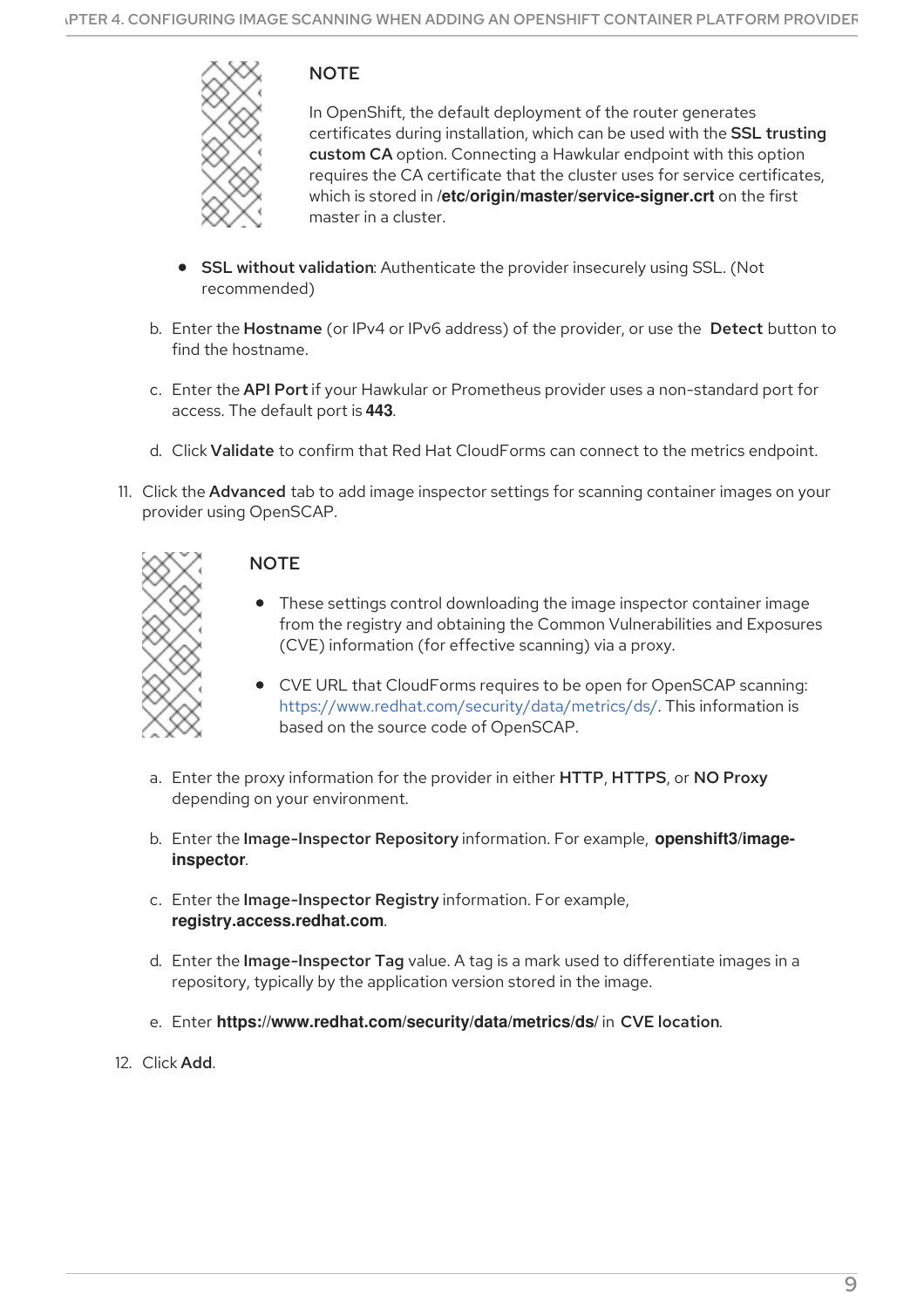

### **NOTE**

You can also set global default image-inspector settings for all OpenShift providers in the advanced settings menu by editing the values under **ems\_kubernetes**, instead of setting this for each provider.

For example:

:image\_inspector\_registry: registry.access.redhat.com :image\_inspector\_repository: openshift3/image-inspector

With the above configuration:

- New container images discovered will automatically be scanned.
- All OpenShift Container Platform provider images will be scanned as per the schedule you set.
- Images with high severity failures will be marked as non-compliant. Also, OpenShift Container Platform will attempt to label non-compliant images as non-secure and prevent their execution. This requires additional configuration in OpenShift Container Platform, see [https://docs.openshift.com/container-platform/3.11/admin\\_guide/image\\_policy.html.](https://docs.openshift.com/container-platform/3.11/admin_guide/image_policy.html)

You can define additional policies in CloudForms that would be executed once a compliance check failed or succeeded. To do that, copy the OpenSCAP policy profile and create new profiles based on that; see Chapter 5, *Creating a [Customized](#page-14-1) OpenSCAP Policy Profile* . For example, a user can choose to define all images with any severity failure as non-compliant, creating a very hardened system.

[Additionally,](#page-15-1) to generate a report on container images for failed OpenSCAP rule results, see Chapter 6, *Generating OpenSCAP Scanning Reports* .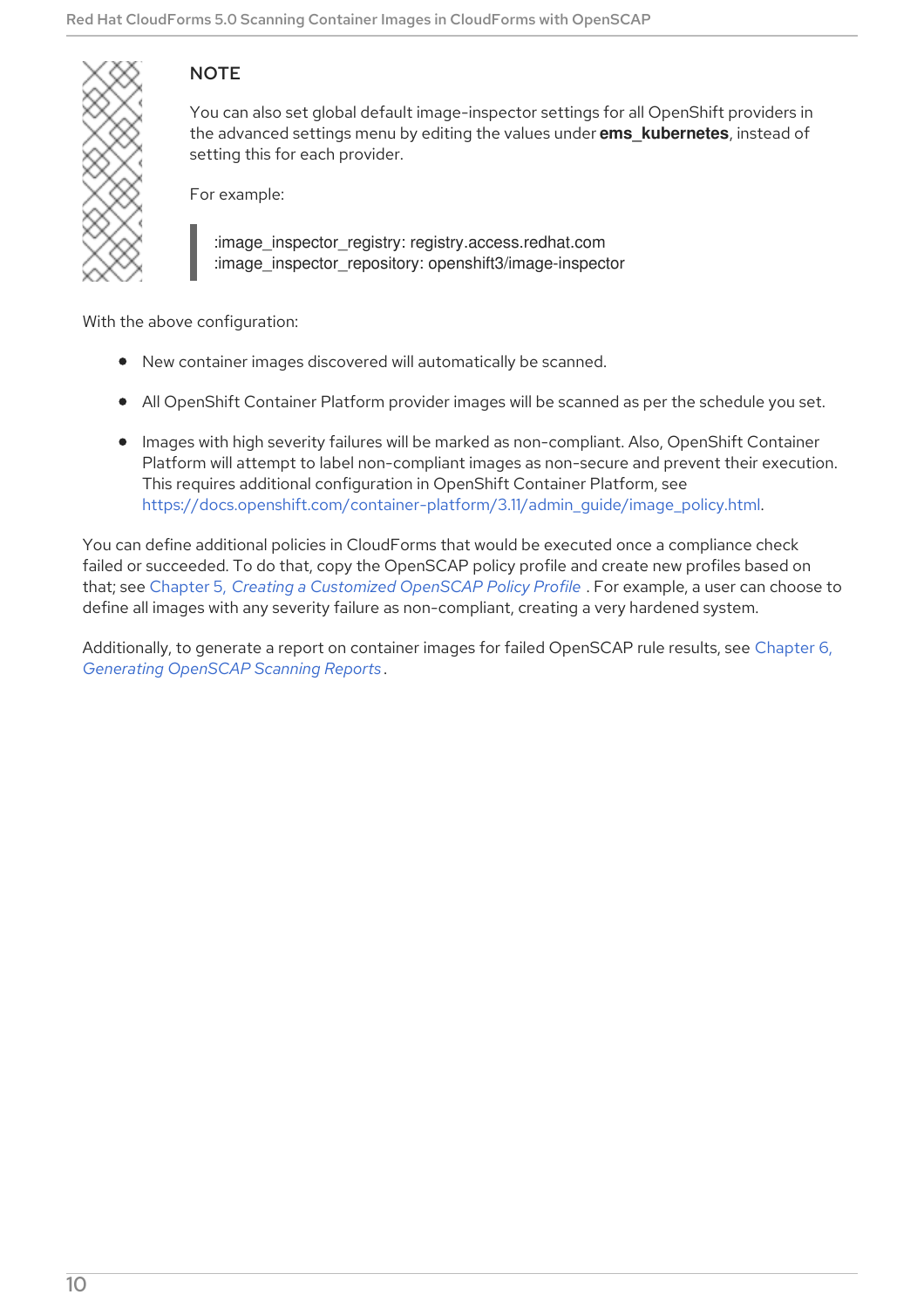# <span id="page-14-1"></span><span id="page-14-0"></span>CHAPTER 5. CREATING A CUSTOMIZED OPENSCAP POLICY PROFILE

The built-in OpenSCAP policy profile cannot be edited. You can, however, assign *edited* copies of its policies to a new policy profile. This will allow you to create a customized version of the built-in OpenSCAP policy profile.

To do so, you will first have to copy the policy you want to customize:

- 1. Navigate to Control  $\rightarrow$  Explorer.
- 2. Click the Policies accordion, and select Container Image Compliance Policies, then click OpenSCAP.
- ርሳ 3. Click (Configuration), and an option to copy the policy should appear; for example, (Copy this Container Image Policy).
- 4. Click OK to confirm.

The new policy is created with a prefix of Copy of in its description, and it can be viewed in the Policies accordion.



You can now edit the copied policy. After editing copied policies, you can add them to a new policy profile. For instructions on how to edit policies, create a new policy profile, and add policies to it, see the [Policies](https://access.redhat.com/documentation/en-us/red_hat_cloudforms/4.7/html-single/policies_and_profiles_guide) and Profiles guide. Once you have a customized policy profile, you can assign it to a containers provider.